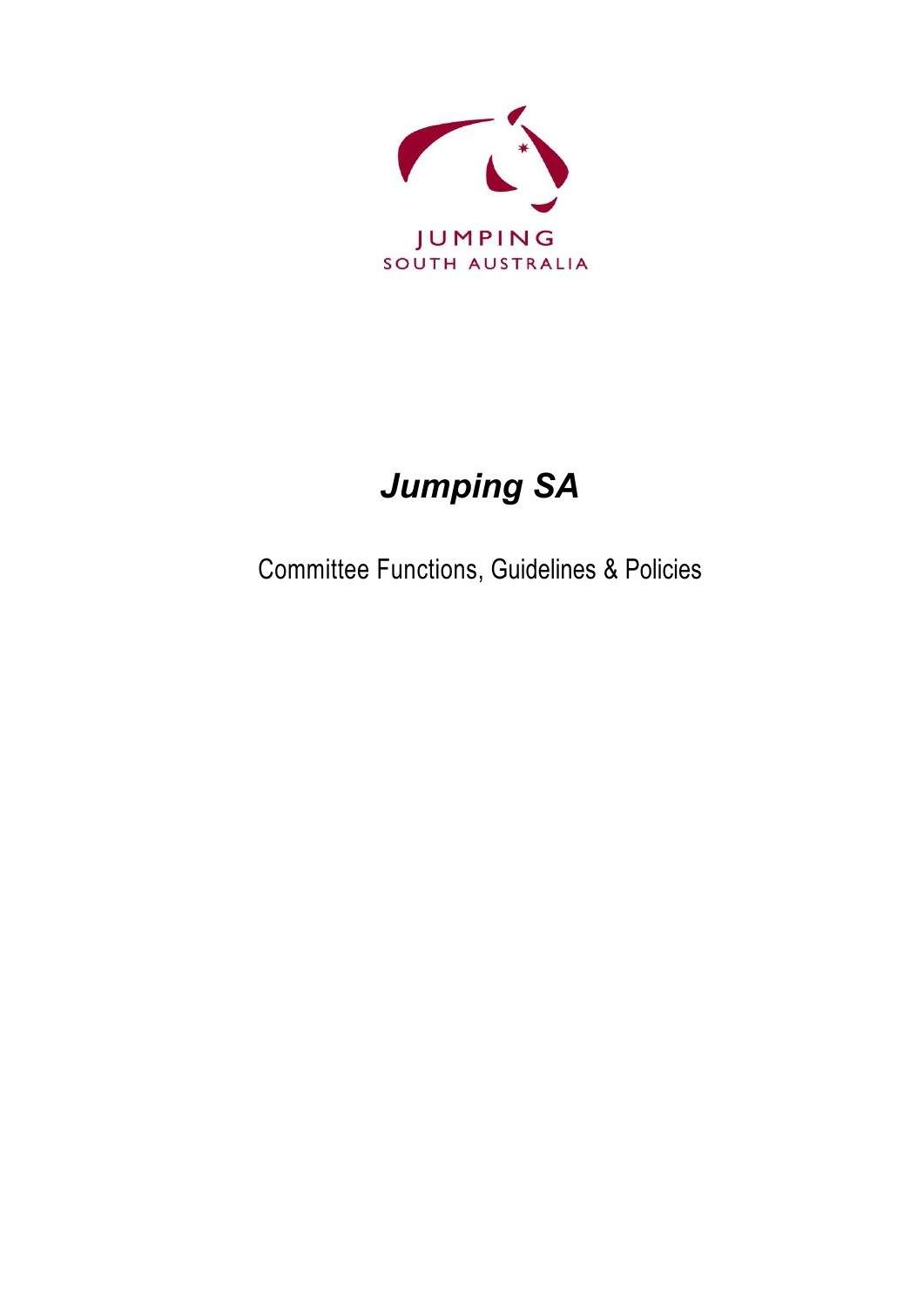| Name of document    | Jumping SA - Committee and Functions                         |
|---------------------|--------------------------------------------------------------|
| Version             | Version 10.03                                                |
| Created/Reviewed    | Equestrian South Australia - Jumping SA Discipline Committee |
| Date of next review | January 2023                                                 |
| Approved            | <b>ESA Board</b>                                             |
| Date                | 11/01/2022                                                   |

| <b>Revision History</b> |                  |                             |
|-------------------------|------------------|-----------------------------|
| Version                 | Date             | Reason for change           |
| 1.0                     | December 2010    | Initial version             |
| 2.0                     | November 2011    |                             |
| 3.0                     | November 2012    |                             |
| 4.0                     | November 2013    |                             |
| 5.0                     | October 2014     |                             |
| 6.0                     | September 2016   |                             |
| 7.0                     | <b>July 2017</b> |                             |
| 8.0                     | March 2018       |                             |
| 9.0                     | January 2021     |                             |
| 10.04                   | January 2022     | Complete review of document |
|                         |                  |                             |
|                         |                  |                             |
|                         |                  |                             |
|                         |                  |                             |

© Equestrian South Australia 2022 All rights reserved Reproduction in any form is not permitted without contacting: The Executive Officer Equestrian South Australia Unit 10, 2 Cameron Road MOUNT BARKER SA 525 E: manager@equestriansa.com.au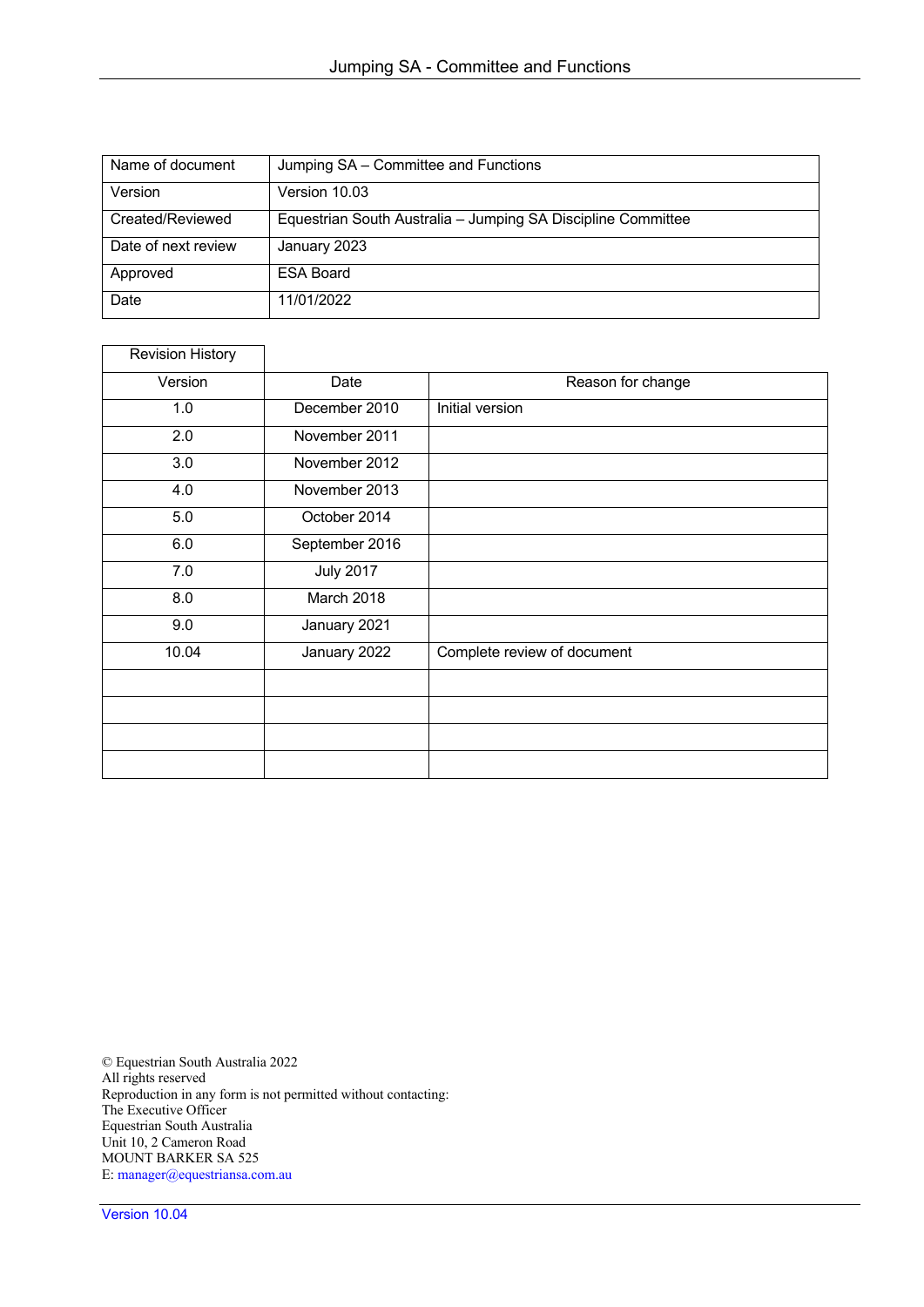| 1.1                        |  |                                                                                                |
|----------------------------|--|------------------------------------------------------------------------------------------------|
| 1.2                        |  |                                                                                                |
|                            |  |                                                                                                |
| 2.1                        |  | $\overline{2}$                                                                                 |
| 2.2                        |  |                                                                                                |
| 2.3                        |  |                                                                                                |
| 2.4                        |  |                                                                                                |
| 2.5                        |  |                                                                                                |
|                            |  |                                                                                                |
| 4                          |  |                                                                                                |
|                            |  | 9                                                                                              |
|                            |  |                                                                                                |
| 6.1                        |  |                                                                                                |
| $\mathbf{z}$               |  |                                                                                                |
| 7.1                        |  |                                                                                                |
| 7.2                        |  |                                                                                                |
| 8                          |  | 10                                                                                             |
| 9                          |  | 10                                                                                             |
| 10                         |  | 11                                                                                             |
| <b>Jumping Clubs</b><br>11 |  | 11                                                                                             |
|                            |  | The State Championship program must include the following classes: __________________________9 |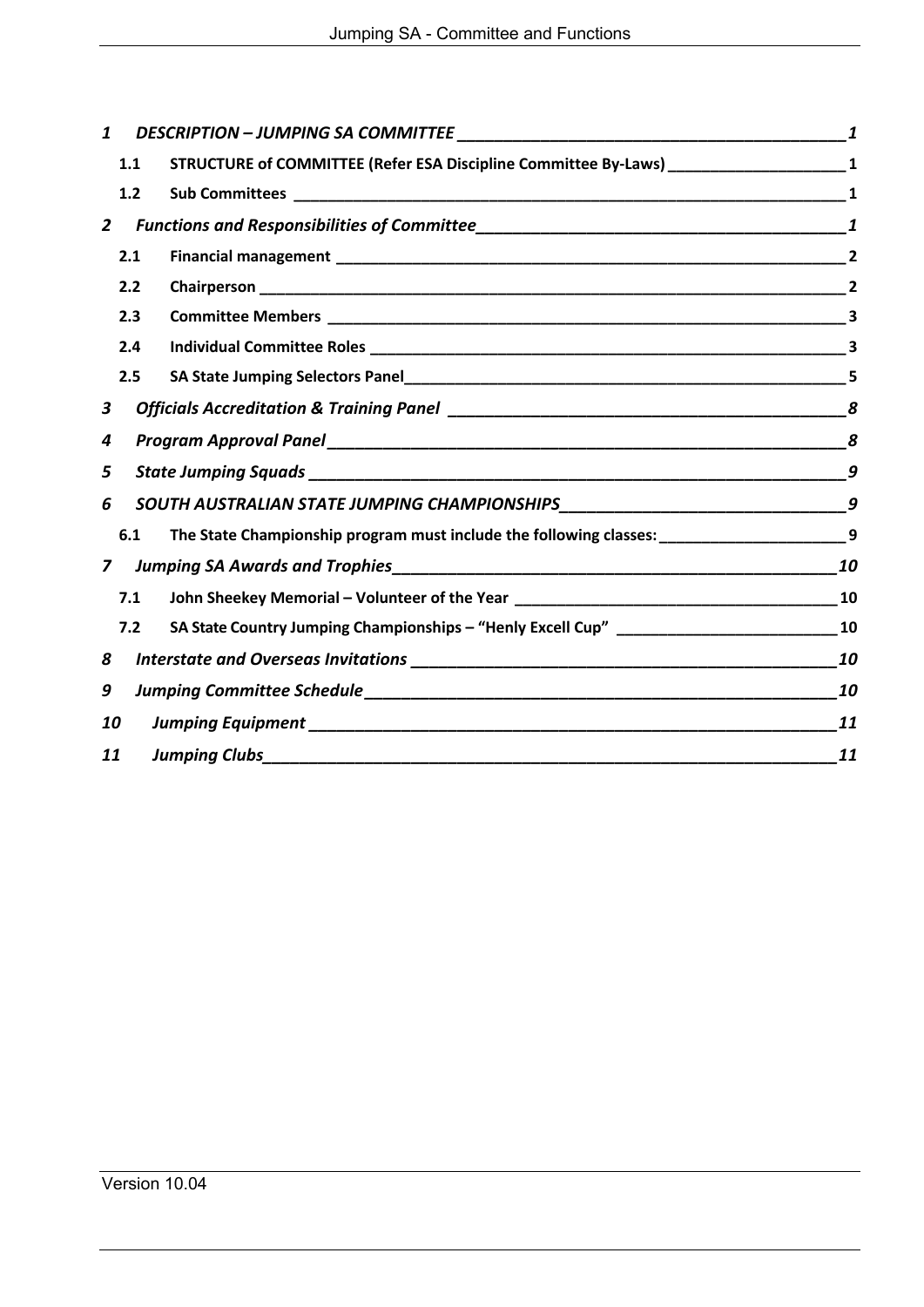# **1 DESCRIPTION – JUMPING SA COMMITTEE**

The role of the Equestrian South Australia (ESA) Jumping Committee (Jumping SA) is to manage and promote jumping on behalf of the ESA Board within South Australia.

This document should be read in conjunction with the ESA Constitution and the ESA Discipline Committee By-Laws. This document will be interpreted in the same manner as the Constitution and in accordance with it. In this document, all words or phrases defined in the Constitution and the ESA Discipline By-Laws have the corresponding definition.

# 1.1 **STRUCTURE of COMMITTEE (Refer ESA Discipline Committee By-Laws)**

Each committee will comprise a minimum of 5 and a maximum of 12 Individual Members (excluding the ESA Chair and ESA Executive Officer), being:

- A maximum of nine people appointed by the Board from nominations received following a process to be set by the Board.
- Up to three people co-opted by the Committee members, subject to at least five elected members being on the Committee.
- Where the jumping athletes elect an athlete to represent them, the Jumping SA Committee may choose to co-opt the Athletes' (Riders') Representative on to the Committee with voting rights.

# 1.2 **Sub Committees**

Sub-Committees may be formed from time to time for special events or reasons, however they will only be in force until the event is concluded, or 1 year from its formation unless otherwise stipulated by the Committee.

The Jumping SA Committee may appoint sub committees to act as the Officials' Accreditation Panel Selectors Panel; Program Approval Panel; and others as necessary.

A written report, when appropriate, from all sub committees is to be presented at all ordinary meetings of theJumping SA Committee.

# **2 Functions and Responsibilities of Committee**

The Jumping SA Committee is responsible to the ESA Board for the following functions:

- promoting and developing Jumping from junior to national level in South Australia and implementing Equestrian Australia policy and rules applicable to the discipline.
- establishing a strategic plan for the discipline within guidelines provided by the Board from time to time.
- appointment of working parties to conduct at least one State Championship event or one showcase event annually.
- selection and training of state squads; in association with EA and ESA policies.
- appointment of State Jumping Selectors to a State Jumping Selectors Panel
- recruitment, training, and appointment of adequate numbers of qualified national officials, who must be members of ESA.
- appointment of members to management and technical positions in the manner set out by the Committee in conjunction with the Executive Officer (EO).
- conducting meetings as it determines necessary for the conduct of business or as directed by the ESA Board.
- providing of copies of meeting minutes to the Executive Officer within 14 days of the completion of each meeting. The form and manner of minutes will be determined by the ESA Board.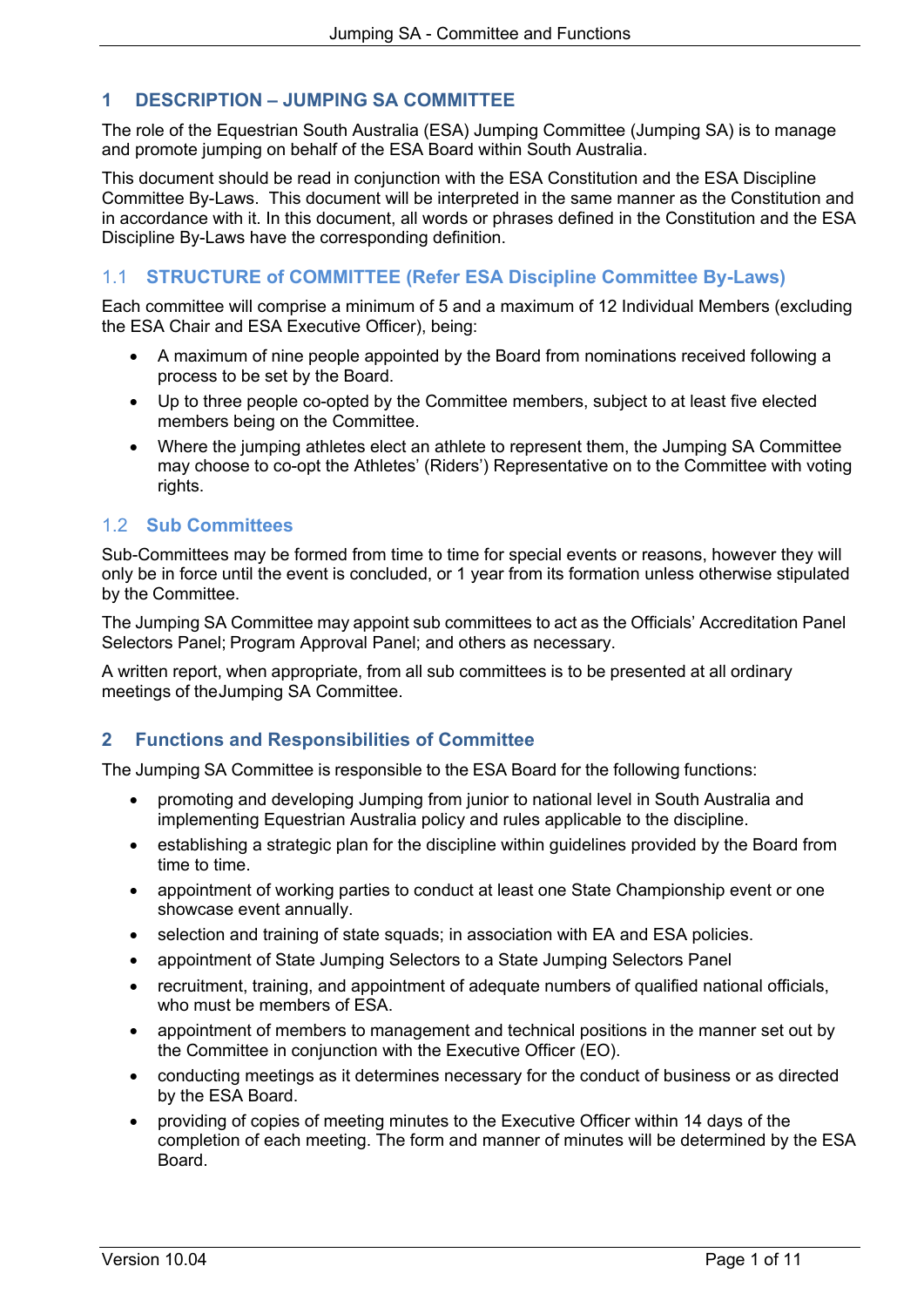- provide an annual report to the Board by July 30th of each year.
- appointing one or two representatives to attend an open forum conducted with the Board at least annually on dates agreed by the Board.
- to engage in fundraising activities, as approved by the EO, to assist the discipline development.

# 2.1 **Financial management**

This section must be read in conjunction with the ESA documents 'Discipline Committee Bank Accounts' and 'ESA Delegations of Authority Policy'.

- The Jumping Committee funds will remain in the Jumping SA bank account to be expended in accordance with the Jumping SA budget.
- The Committee is responsible for developing an annual budget for the discipline's funds, to be approved by the ESA Board, and management of funds within the approved budget. The discipline budgets must be submitted to the ESA Office by 30th April each year.
- The EO will notify both the Jumping SA Committee and FARMC of any funds exceeding budget.

# 2.2 **Chairperson**

This office is appointed from within the Committee. Such appointment is for a one-year term (appointed after the AGM or at the Committee's next meeting) and may be renewed but must be within the rules of the ESA Constitution.

The Chairperson plans, prepares and directs meetings of the Jumping Committee. Ensures all actions are completed within nominated time frames and generally carries out a leadership role in the administration of jumping in South Australia.

The Chairperson has the following duties:

- Approves the agenda.
- Attends and chairs the meetings.
- Ensures all actions arising from the meetings are completed within the nominated time frame.
- May take part as an ex officio member with voting rights on all jumping sub-committees.
- Plays a major leadership role in policy making and planning. It is essential the Chairperson is available to all committee members for regular communication.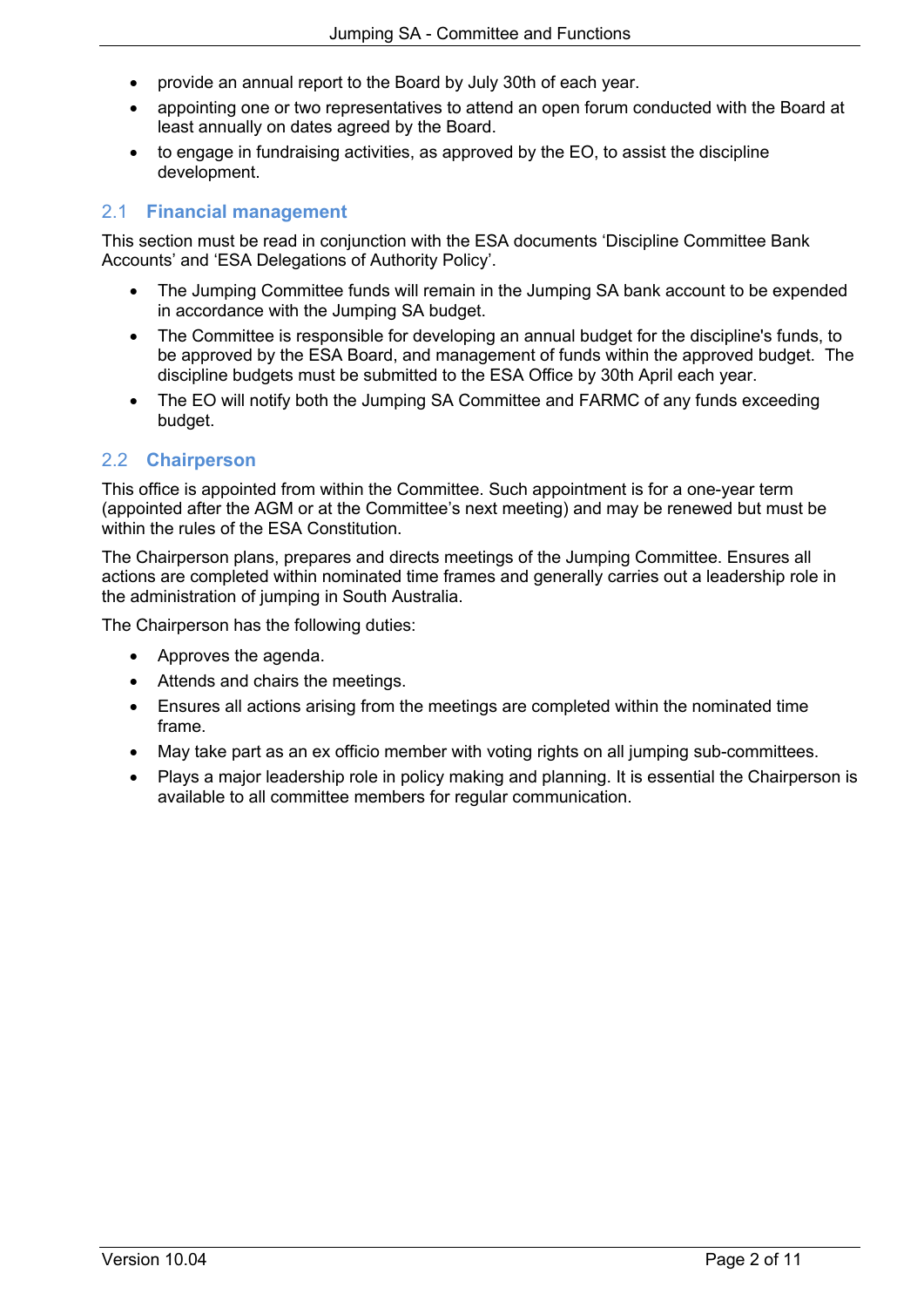## 2.3 **Committee Members**

Other than co-opted members, all members shall be appointed to the Committee for a period of three years, unless otherwise set out in the Discipline Committee By-Laws or determined by the Board. Co-opted members may only be co-opted for 12 months from the date of formal notification to the ESA Board. Co-opted members can only serve for two consecutive terms.

#### *Commitment*

Committee members are expected to accept a range of duties and responsibilities. It is expected that members be committed to working for and making a substantial contribution to jumping in South Australia. Itis the responsibility of this Committee to ensure that the objectives, aims, and operational activities are achieved.

#### *Responsibilities*

Committee members are responsible to the general membership for their conduct, decision making and performance.

Adequate preparation for every meeting is expected. Members must have studied the previous minutes and considered agenda items. Members are expected to have available appropriate information to assist with decision making, e.g., previous minutes, FEI jumping rules, National Jumping rules, and this document.

The interests of all jumping members should be considered prior to casting a vote. Committee members **must** vote in the best interests of South Australian Jumping.

Members must be prepared to be active in sub- committees or special projects on behalf of the **Committee.** 

#### *Qualities of Committee Members*

- Adequate knowledge of meeting procedure.
- Good working knowledge of FEI & EA National Jumping Rules.
- Experienced organisational and administrative roles in conducting jumping events.
- Good oral communication skills

#### 2.4 **Individual Committee Roles**

The jumping committee may appoint members of the Committee, or where appropriate persons from outside the committee to manage and report on the following portfolios as required:

#### 2.4.1 **Secretary**

The Secretary is responsible for the management of correspondence and the flow of information to and from the Jumping SA Committee. The Secretary will take minutes at Jumping SA Committee meetings and distribute them to the EO and Committee members after approval by Chairperson.

#### 2.4.2 **Treasurer**

The Treasurer is required to manage the Committee's financial affairs in conjunction with the EO and ESA Accounts Officer. The Treasurer will be recommended to the Board for access to the Jumping SA bank account. The Treasurer's duties include:

- Preparation of periodic financial reporting for presentation to the Jumping SA Committee.
- Management and reporting of the financial matters for Championships and special events.
- In conjunction with the Committee members, to prepare the annual budget.
- Co-ordinate the preparation of disbursement and acquittal reports for grant funding which may be provided to the Committee from time to time.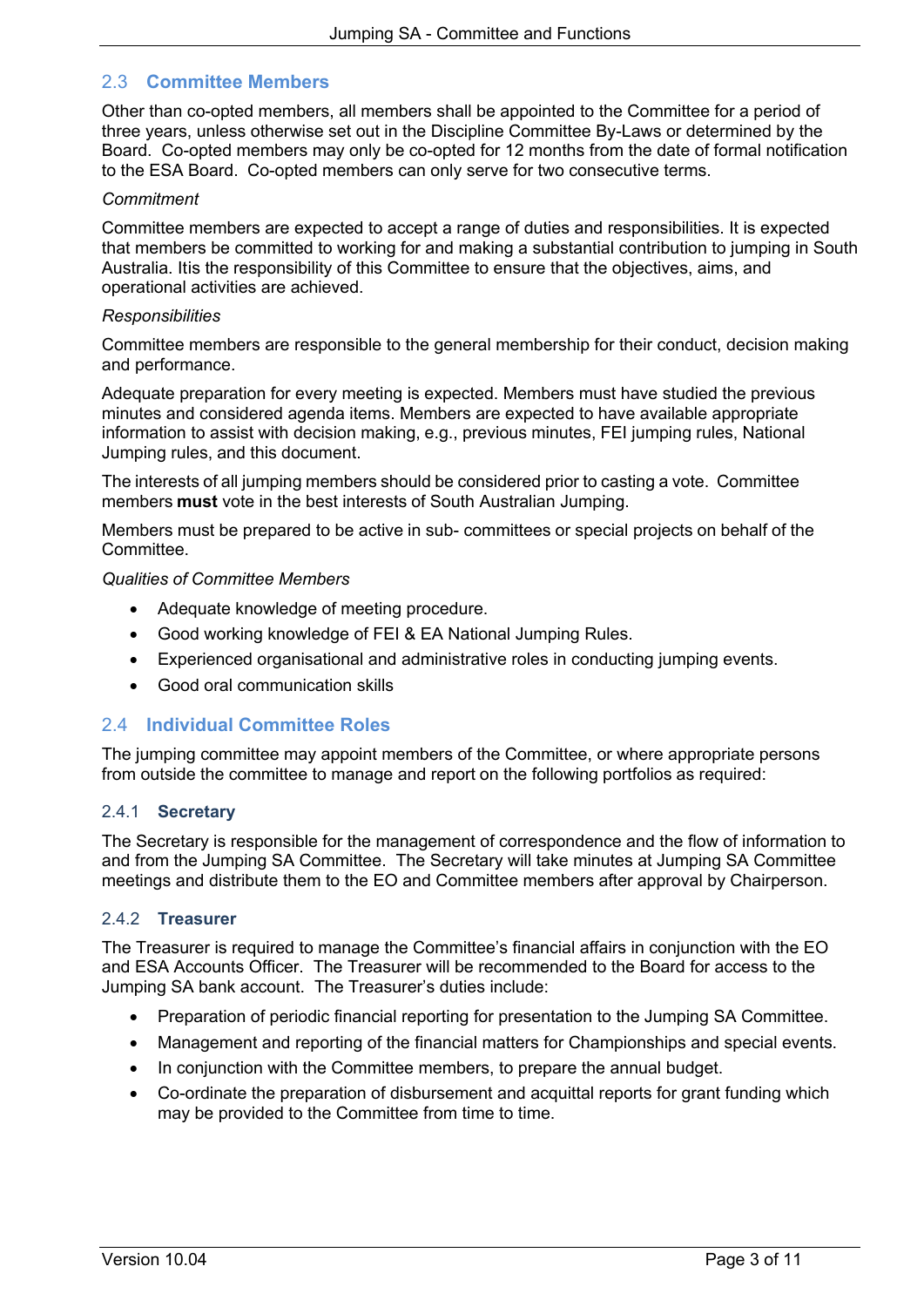## 2.4.3 **State Jumping Awards Coordinator**

The Jumping Committee manages a series of awards, including the Balharry and Fosters Cups and State Leagues. The jumping committee may appoint a person who will be responsible for the collation and preparation of up-to-date scores for presentation to the Committee and publication on the Jumping SA web page.

### 2.4.4 **Event Liaison Officer**

The communication and assistance to jumping clubs and agricultural shows is vitally important. Assistance is regularly required with programming, rules and obtaining suitable officials. The Jumping SA Committee may appoint a liaison officer(s) to assist/guide jumping clubs and agricultural show convenors in preparing for theirevent. The liaison officer will also provide advice and reference material to promote their event.

#### 2.4.5 **State Squad Coordinator**

The Jumping SA Committee may create state jumping squads to develop horse and athlete combinations for State and National team competitions. Squad sub-committee members may be appointed to develop a training program, recommend coaching clinics, and assist squad members with their development. The State SquadCoordinator is the liaison officer between the Committee and the squad members. The State SquadCoordinator will obtain details of fees for coaching and venue hire before making recommendations to the jumping committee to conduct clinics.

### 2.4.6 **Web Page & Membership Communication**

The Committee recognises the importance of communicating information to the members in a timely manner. The Committee may appoint a member as communication officer to liaise regularly with the ESA Office to ensure relevant information is made available on the ESA Jumping web site. This member may also prepare articles on behalf of the jumping committee for publication in the ESA Quarterly Newsletter E-mag. The article must be approved by the Jumping SA Chair, or delegate, prior to publication.

#### 2.4.7 **Jumping Riders' Representative**

Engaging with the jumping athletes is important to the jumping committee. The JSA Committee encourages SA athletes to elect one of their number to represent them on the JSA Committee. The Jumping Riders Rep must conduct a riders' meeting at least twice yearly to update members on "jumping" issues and gather input from athletes for the JSA Committee to consider.

The Riders' Representative will automatically be a co-opted member of the JSA Committee.

#### 2.4.8 **Media and Publicity Officer**

*Critical point. ESA communications policies must be strictly adhered to. These include Delegation of Authority Policy; Social Media Policy; Child Protection Policy and Member Protection Policy*

Promotion of appropriate jumping competitions or competitor information of interest is important. The Committee may appoint a Media and Publicity Officer to collect and collate details of all State squad athletes for media and commentators as appropriate. The Media and Publicity Officer will provide significant competition results to the media in a timely manner. The Media and Publicity Officer will assist media representatives to obtain interviews when sought.

#### 2.4.9 **Fundraising Officer**

The jumping committee may appoint a Fundraising Officer. The Fundraising Officer function is to drive the Jumping SA processes for obtaining sponsorship and raising funds from other initiatives.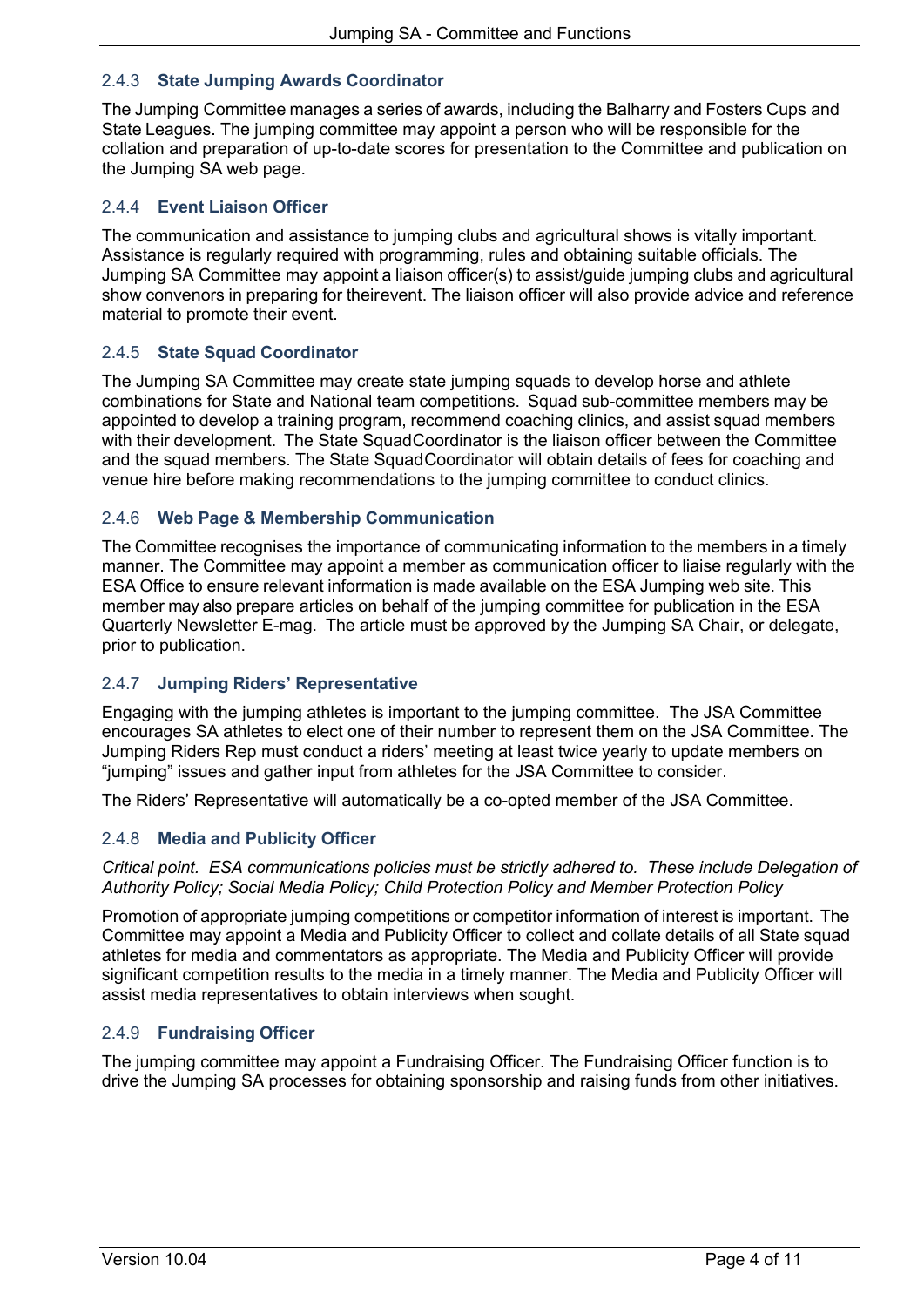# 2.5 **SA State Jumping Selectors Panel**

The Jumping Committee may choose to appoint a panel of four Selectors for a two (2) year term commencing Jan 1 in the following year.

The Chairperson of the Jumping Committee is by virtue of office the Chairperson of the State Jumping Selectors Panel. The Chairperson of the Jumping SA Committee may delegate this responsibility to another member of the Jumping SA Committee. The Chairperson of the Jumping SA Committee will notify all squad members of all additions and omissions.

The selectors work together to identify teams for major competitions, by attending events, and assessing performances. Selectors are also involved in the selection of individual competitors and/or teams for other competitions (e.g., Competitions on borrowed horses) as required.

Selectors also identify and select elite and talent squads, in accordance with the selection criteria and policy document of the Jumping SA Committee.

The Selectors will always comply with all policy directions of the Jumping SA Committee

The Selectors will monitor individual performances of athletes and their horses for inclusion on State Squads and State Teams competitions. Ideally Selectors should be present at most competitions in SA, in particular those competitions holding championship title events and classes that accrue points for overall annual awards such as the Balharry and Foster's Cup.

The role will also include assisting the Jumping Squad Coordinator with squad activities; selection and recommendation for other events/activities relevant to the sport such as selection of Youth Development Scholarship finalists.

The Selectors will meet during each year to update Squads and make selections for key Teams competitions such as State Championships, Australian Championships and Junior/Young Rider **Festivals** 

The Selectors will report to the Jumping SA Committee via the Chairperson of Selectors.

#### 2.5.1 **Appointment Procedure**

The State Selector positions will be advertised to the SA Jumping community bi-annually. Any interested candidates who satisfy the set criteria are welcome to submit an expression of interest application to the Jumping SA Committee. The role description and application form will be made available when advertised and will follow the criteria at 'The Person – Qualifications and Experience' below.

- Members of the State Jumping Selectors Panel will be elected for a term of two years commencing 1<sup>st</sup> January in even years of each year.
- The outgoing Panel will remain in office until such time as the new Panel is formed and ratified by the ESA Board.
- The Jumping SA Committee will call for nominations from the general membership. Applicants must complete a nomination form and forward together with their resumé and other supporting documentation to the Jumping SA Chairperson (or delegate) by the required date.
- The appointment process will be as per EA National High Performance Position Appointment & Procedures Policy guidelines.
- If a selector steps down during the term, nominations will be called from the membership as per the normal appointment procedure or if a replacement is urgent, an interim appointment can be made by the Jumping SA Committee until such time as the normal appointment procedure can be undertaken.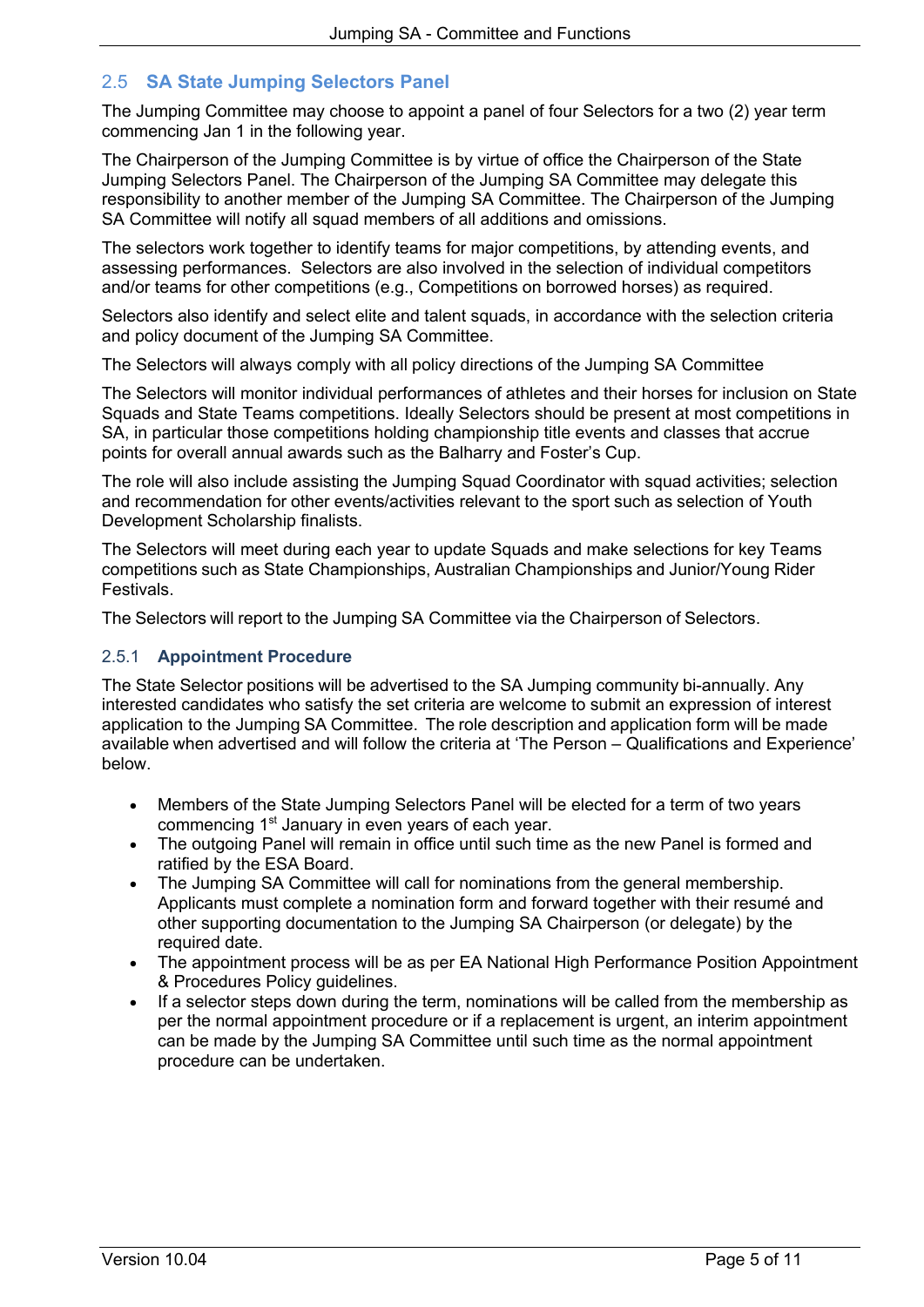### 2.5.2 **The Role - Primary purpose:**

- Select horse and athlete combinations for team or individual entry in South Australian; Interstate and National Jumping events and Championships according to EA and ESA determined and agreed selection and nomination criteria.
- Contribute to the development of selection procedures for the sport of Jumping.

## 2.5.3 **Issues and challenges:**

- Ensuring a consistent approach to selection.
- Maintain effective communication with athletes, owners, and coaches and especially with the Jumping SA Committee, via the Jumping SA Chairperson.

# 2.5.4 **The Person - Qualifications and Experience**

The available Jumping SA Selector positions must be filled with persons meeting the following criteria:

- Have actively participated in Jumping at an International or National level either as an athlete, technical official or coach/trainer and have the ability to assess Jumping performances at the highest state and national levels.
- Demonstrated ability to work on a committee and contribute to the strategic development of policies for success at the highest level of state and national competition.

#### **Other Requirements**

- Must be available to travel at times required by the State Selector role, including to weekday events and some interstate events as may be required.
- Must be prepared to attend all key events as identified by the Jumping SA Committee and any other competitions deemed necessary for competent and complete assessment of potential squad and team members promptly to requests by the Jumping SA Chair.

#### 2.5.5 **Skills and Personal Attributes**

- Ability to communicate effectively at all levels.
- Attention to detail.
- Highly articulate with excellent oral and written communication skills.
- Some computer literacy (word and excel would be expected)
- Be accountable for their actions and prepared to justify decisions.
- Ability to make decisions and be prepared to convey those decisions to the people affected as required.

#### **Ethical Considerations**

- A State Jumping Selector must have qualities of tact, integrity, and ability to preserve confidentiality of the information that is conveyed to them both by individual athletes and other EA and ESA officials.
- The State Selector must respect athletes, officials, administrators, and other key contributors in the sport.
- A State Selector should have an open and approachable personality able to deal efficiently and appropriately with athletes, owners, etc. Many of the issues are sensitive and need to be handled tactfully and with the best interest of the sport and ESA in mind.
- Selectors should have the ability to deal appropriately with the media if required, but also be aware of the requirements within the ESA Delegation of Authority and ESA Social Media Policies.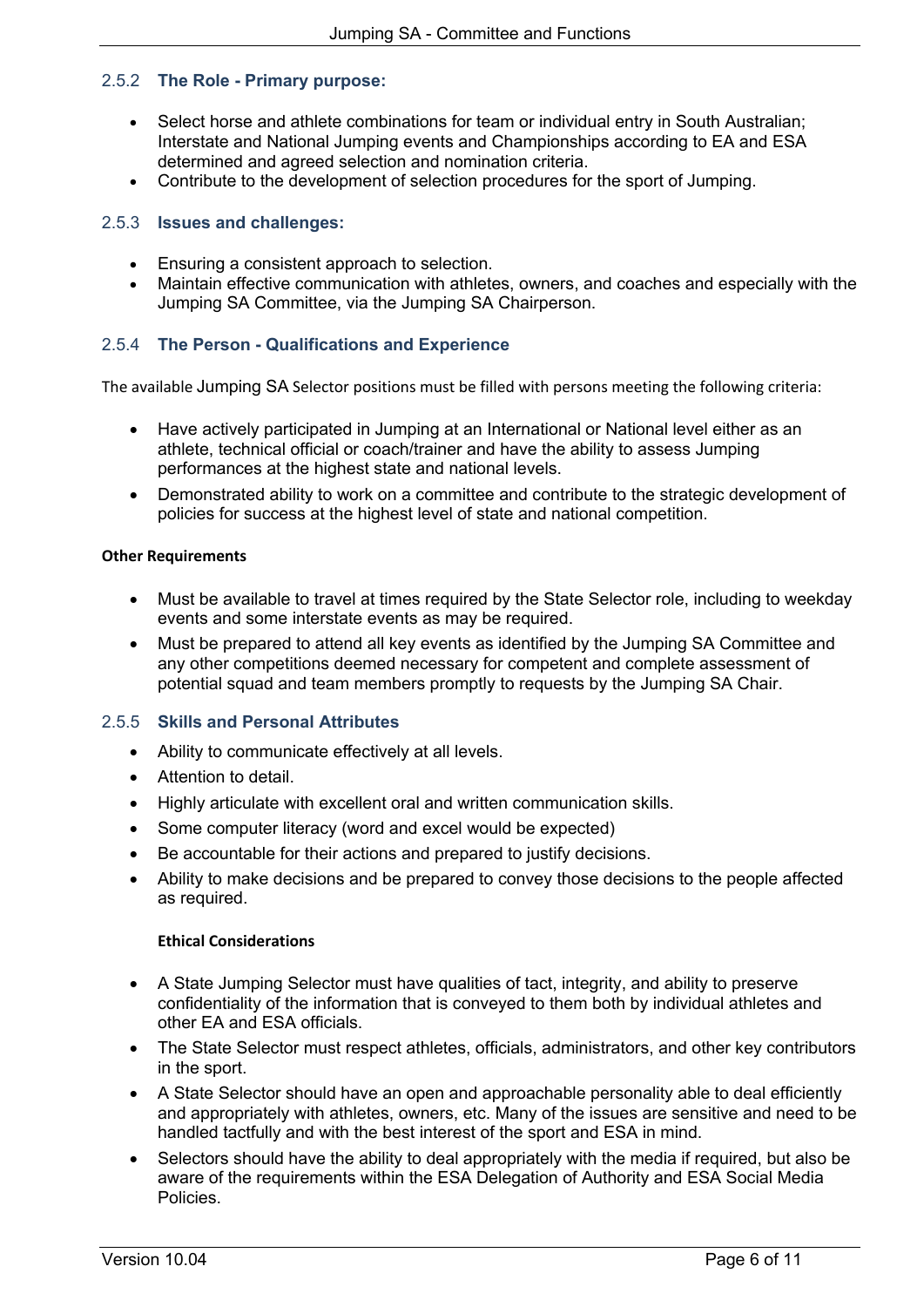### 2.5.6 **Conflict of Interest**

- It is essential that the position of State Jumping Selector should be above any criticism of perceived or actual conflict of interest or bias.
- State Jumping Selectors should not be athletes or owners of horses with potential for selection, or instructors of potential state-level competitors. This can include direct family member of an athlete with potential for selection i.e. Mother, father, daughter, son.
- A declaration to this effect will be required and made at the time of nomination.
- Any member of the Selection Panel must notify the Jumping SA Chairperson of any potential conflict of interest at the commencement of any selection meeting or when a conflict is identified. The Jumping SA Chair (in consultation with the Executive Officer as may be required) will decide the appropriate course of action to maintain the integrity of the selection panel. If a situation of permanent conflict of interest arises during the term of office, then the affected state selector shall step down from the position.

# 2.5.7 **Applications**

Interested candidates will be asked to complete an Expression of Interest in no more than 250 words and forward to the Jumping SA Secretary by the due date. The Jumping SA Committee will nominate and recommend the successful applicants. All applicants will be duly advised of the outcome. If if a selectors panel cannot be formed, the Jumping SA Committee will assume the role of Selectors Panel and will seek opinions of EA level 3 and FEI judges and course designers during the selection process.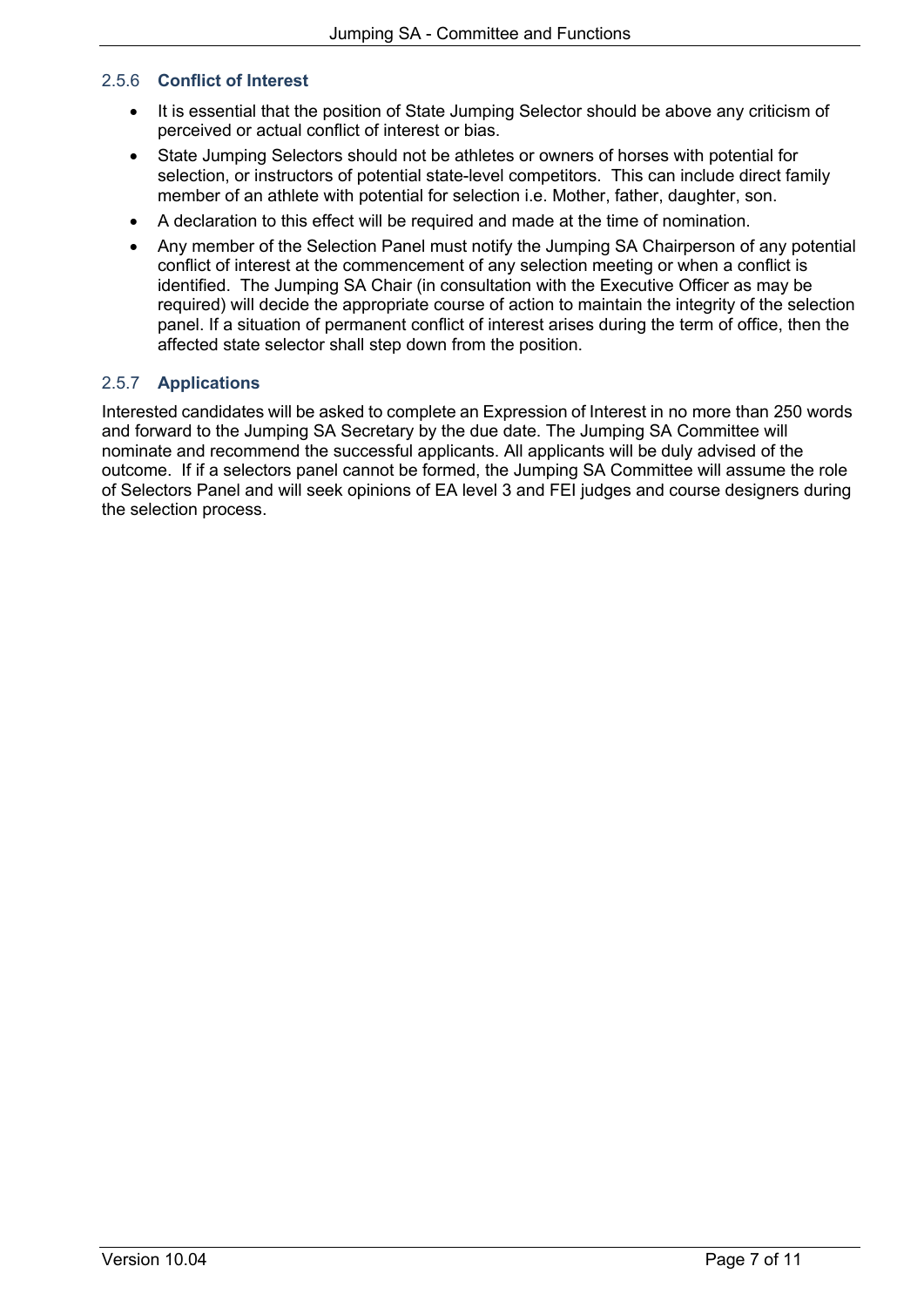# **3 Officials Accreditation & Training Panel**

The training and development of officials is vital to the continual improvement of jumping. The committee may appoint a panel responsible for providing up to date advice to ensure appropriate training seminars areconducted. They will monitor the status and number of officials, recommend seminars to provide opportunities for officials to update and/or upgrade their qualifications.

The jumping committee is responsible for the approval of officials to levels 1 and 2. The jumping committee is responsible for recommending officials for promotion to level 3 or FEI. This panel is to make recommendations to the Jumping SA Committee for the promotion of officials. The panel must include a member of the Jumping SA Committee, and a Course Designer and Jumping Judge whose names appear on the FEI Directory of Officials.

# **4 Program Approval Panel**

The Jumping Committee may appoint up to three committee members to form a Program Approval Panel. Otherwise, the Committee will jointly review and approve show programs. The review and approval process will ensure all classes have appropriate details and comply with EA National Jumping Rules. In this section the word 'Panel' shall mean the Committee or a Program Approval Panel when such has been formed.

The panel is delegated the authority to approve programs without consulting the jumping committee. The panel chairperson will ensure the ESA office is advised when programs are approved and report all approvals at the next monthly jumping committee meeting. Only Jumping committee members appointed to this panel will be able to approve programs, or changes to programs.

Event organisers must submit their Program and Conditions of Entry to the Panel for approval before the program is distributed. Event organisers are required to email their program to the ESA Office via reception@equestriansa.com.au and copy jumping@equestriansa.com.au for consideration by the Panel.

The Panel will approve or return the program for correction within 7 calendar days. Approval of all programswill be in writing by email from the Panel with a copy to the ESA Office and Jumping Chair.

For detailed information, please see the Jumping Program Approvals document on the ESA website: www.sa.equestrian.org.au click - Sports/JumpingSA/For Show Organisers/ShowProgramApprovals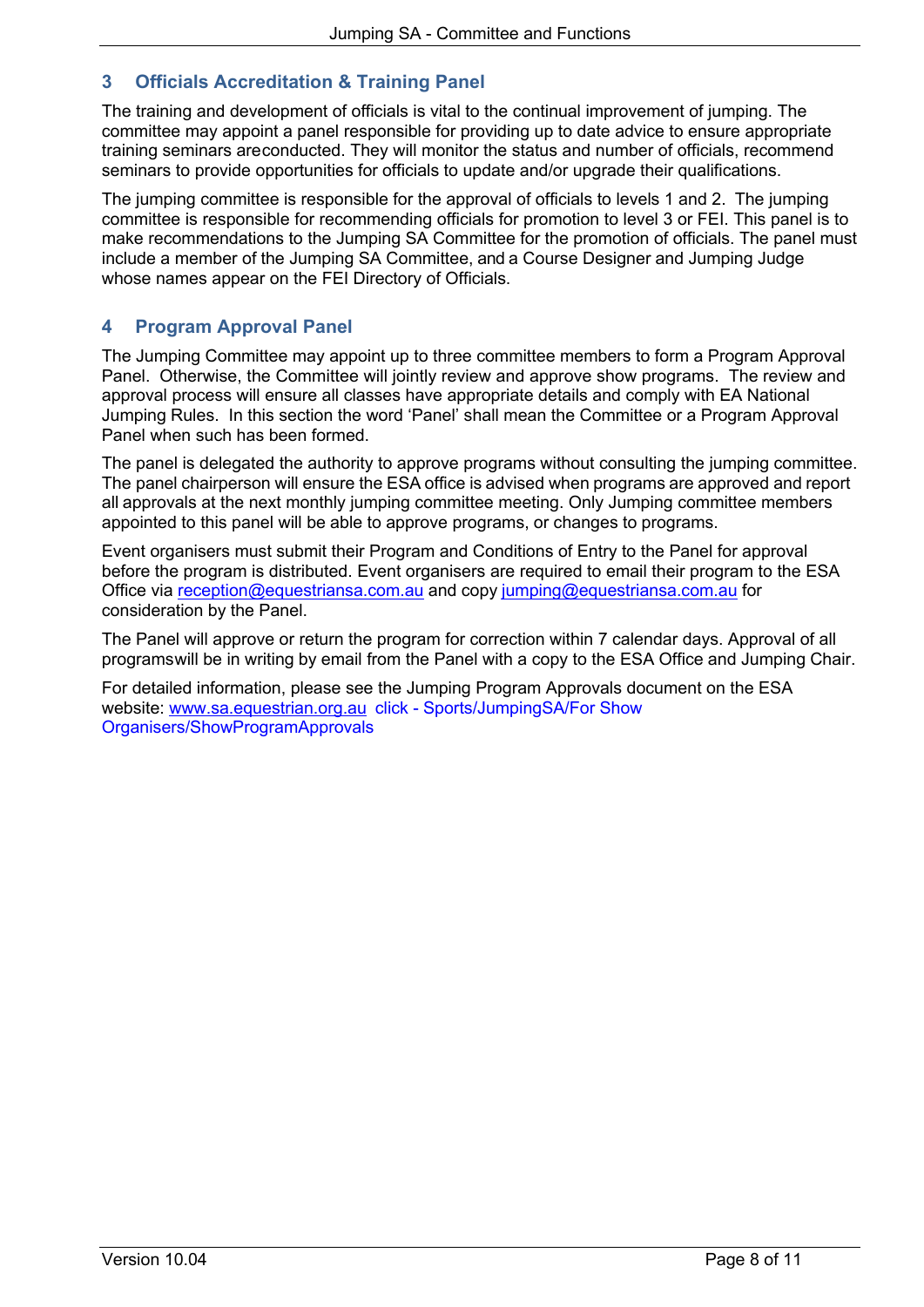# **5 State Jumping Squads**

All information relating to the State Jumping Squads and any related positions, are outlined in the JumpingSA document "State Jumping Squads" which can be viewed on the ESA website. www.sa.equestrian.org.au click - Sports/Jumping SA/For Riders/Jumping SA Squad Criteria

# **6 SOUTH AUSTRALIAN STATE JUMPING CHAMPIONSHIPS**

The State Jumping Championships event is the responsibility of the Jumping SA committee. The Jumping SA committee may appoint a sub-committee to make recommendations to ensure suitable planning is in place for this event.

Sufficient time must be allowed for appropriate planning, e.g., sponsorship, programming, advertising, and promotion.

# 6.1 **The State Championship program must include the following classes:**

- Senior State Championship
- Young Rider State Championship
- Junior State Championship
- Senior Speed Championship
- Junior Speed Championship
- John Bruggemann Trophy
- Monalita Junior Grand Prix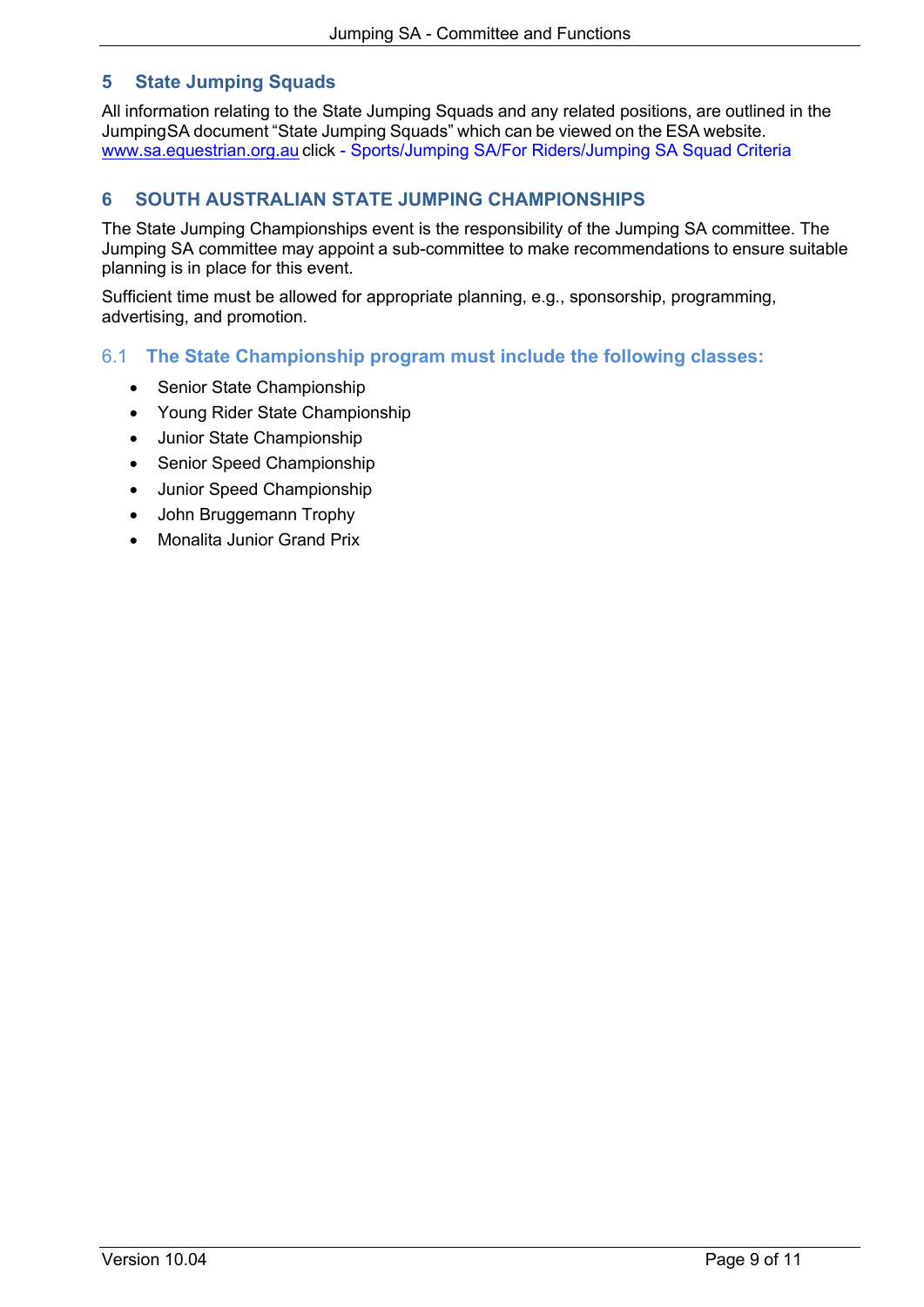# **7 Jumping SA Awards and Trophies**

# 7.1 **John Sheekey Memorial – Volunteer of the Year**

To be awarded annually at the State Championships to a volunteer having shown long standing commitment to jumping in South Australia.

Any ESA financial member can nominate a worthy candidate by making that nomination in writing to the Jumping Committee by 1<sup>st</sup> March each year.

The Jumping SA Committee will consider all nominations and determine the recipient. Current JumpingCommittee members are not eligible.

# 7.2 **SA State Country Jumping Championships – "Henly Excell Cup"**

As a tribute to Henly Exell's contribution to jumping in SA, the Henly Exell Cup is awarded to the winner ofthe SA Senior Country Jumping Championships.

The Jumping SA Committee recommends allocation of the SA Country Championships based on the following factors:

- The Show is conducted at a venue with suitable grounds and facilities
- The Show committee has a history of being capable of conducting a class of this nature
- The Show has a history of attracting reasonable entries
- The Show would benefit through increased status if conducting this class

The class must be a minimum of 1.30m. There must be at least 2 vertical fences at 1.35m and 2 spread fences at 1.30m high by 1.50m wide. The first fence and the first fence of the first combination may be 1.25m.

Any Agricultural Show that meets the class requirements (or a Show located 100kms from the Adelaide CBD that meets the class requirements), may apply to run the SA State Country Championships.

If the show has been allocated a round of the Balharry Cup, this class can also be the Country Jumping Championship Class, BUT Balharry Cup rules must apply.

The Henly Excell Cup is held at the ESA Office and will be awarded in the name of the winner. Shows holding this event may present a token trophy on the day.

NOTE: A Junior Country Championship class can be run at the same approved show with or without a Fosters Cup BUT Fosters Cup rules must apply.

# **8 Interstate and Overseas Invitations**

It is the SA Jumping committee's responsibility to be aware of interstate and overseas invitations and advise any eligible members of the opportunity.

# **9 Jumping Committee Schedule**

The jumping committee is responsible for various decisions annually, to assist with management of regular issues The jumping committee will develop a schedule of important timelines to ensure important milestones are not missed. This schedule will be recorded in the jumping committee minutes.